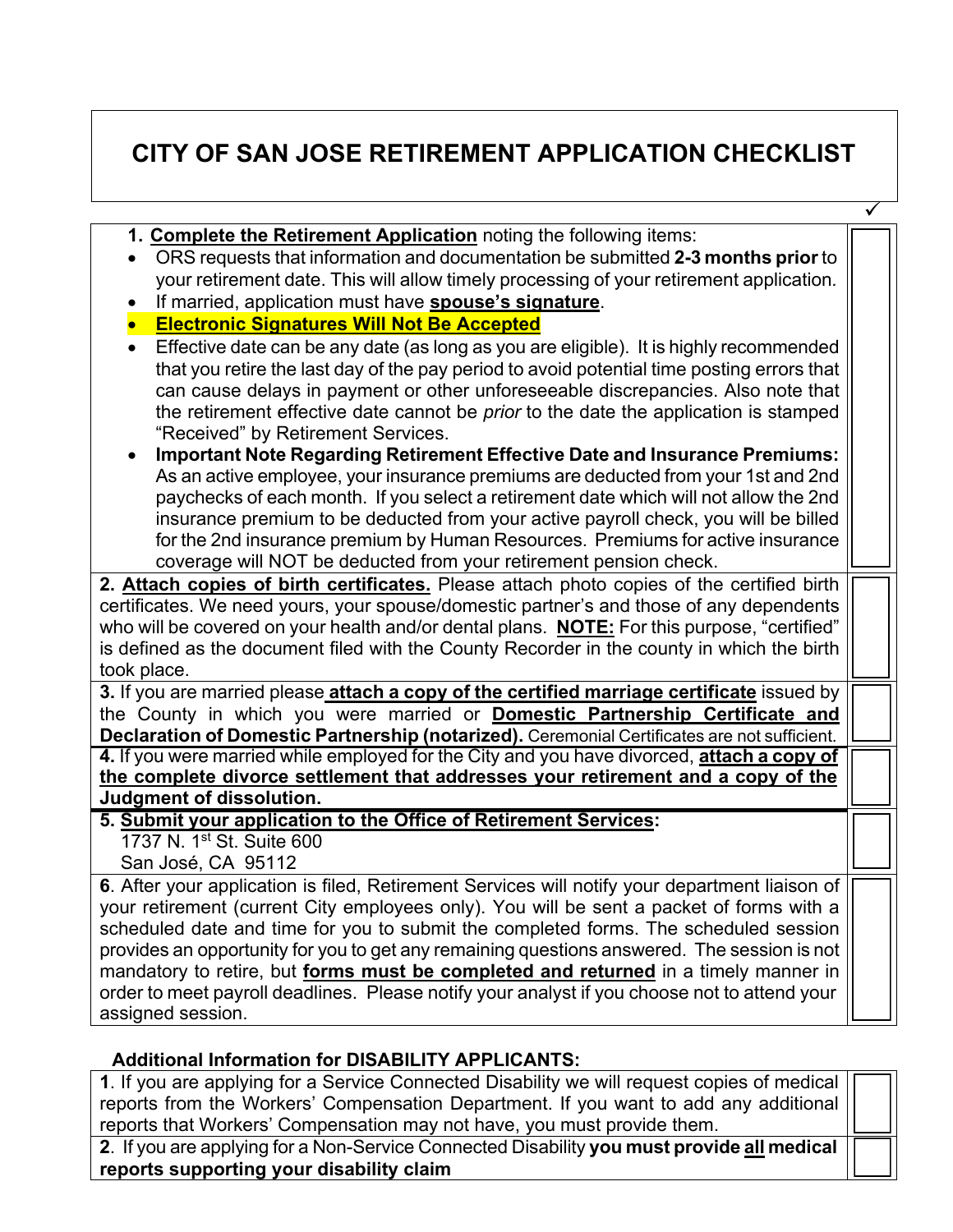| Title<br><b>APPLICATION FOR RETIREMENT</b><br>□ Federated System<br><b>EARLY SERVICE RETIREMENT</b><br>(THIS OPTION APPLIES TO POLICE AND FIRE ONLY) | Document No.<br>Form RP-2<br>_, hereby apply for retirement benefits from the<br>or □ Police/Fire Plan to become<br><b>DISABILITY SERVICE-CONNECTED (ALSO COMPLETE PAGE 2)</b><br><b>DISABILITY NON-SERVICE CONNECTED (ALSO COMPLETE PAGE 2)</b><br><b>DEFERRED VESTED</b> | Rev.<br>6/27/2018                                                                                                                                                                                                                                                                                                                                  | Page<br>1 of 2                                                                                                                                                                                           |  |
|------------------------------------------------------------------------------------------------------------------------------------------------------|----------------------------------------------------------------------------------------------------------------------------------------------------------------------------------------------------------------------------------------------------------------------------|----------------------------------------------------------------------------------------------------------------------------------------------------------------------------------------------------------------------------------------------------------------------------------------------------------------------------------------------------|----------------------------------------------------------------------------------------------------------------------------------------------------------------------------------------------------------|--|
|                                                                                                                                                      |                                                                                                                                                                                                                                                                            |                                                                                                                                                                                                                                                                                                                                                    |                                                                                                                                                                                                          |  |
|                                                                                                                                                      |                                                                                                                                                                                                                                                                            |                                                                                                                                                                                                                                                                                                                                                    |                                                                                                                                                                                                          |  |
|                                                                                                                                                      |                                                                                                                                                                                                                                                                            |                                                                                                                                                                                                                                                                                                                                                    |                                                                                                                                                                                                          |  |
|                                                                                                                                                      |                                                                                                                                                                                                                                                                            |                                                                                                                                                                                                                                                                                                                                                    |                                                                                                                                                                                                          |  |
|                                                                                                                                                      |                                                                                                                                                                                                                                                                            |                                                                                                                                                                                                                                                                                                                                                    |                                                                                                                                                                                                          |  |
|                                                                                                                                                      |                                                                                                                                                                                                                                                                            |                                                                                                                                                                                                                                                                                                                                                    |                                                                                                                                                                                                          |  |
|                                                                                                                                                      |                                                                                                                                                                                                                                                                            |                                                                                                                                                                                                                                                                                                                                                    |                                                                                                                                                                                                          |  |
|                                                                                                                                                      |                                                                                                                                                                                                                                                                            |                                                                                                                                                                                                                                                                                                                                                    |                                                                                                                                                                                                          |  |
|                                                                                                                                                      |                                                                                                                                                                                                                                                                            |                                                                                                                                                                                                                                                                                                                                                    |                                                                                                                                                                                                          |  |
|                                                                                                                                                      |                                                                                                                                                                                                                                                                            |                                                                                                                                                                                                                                                                                                                                                    |                                                                                                                                                                                                          |  |
|                                                                                                                                                      | <b>SOCIAL SECURITY #:</b>                                                                                                                                                                                                                                                  |                                                                                                                                                                                                                                                                                                                                                    |                                                                                                                                                                                                          |  |
|                                                                                                                                                      |                                                                                                                                                                                                                                                                            |                                                                                                                                                                                                                                                                                                                                                    |                                                                                                                                                                                                          |  |
|                                                                                                                                                      |                                                                                                                                                                                                                                                                            |                                                                                                                                                                                                                                                                                                                                                    |                                                                                                                                                                                                          |  |
|                                                                                                                                                      |                                                                                                                                                                                                                                                                            |                                                                                                                                                                                                                                                                                                                                                    |                                                                                                                                                                                                          |  |
|                                                                                                                                                      |                                                                                                                                                                                                                                                                            |                                                                                                                                                                                                                                                                                                                                                    |                                                                                                                                                                                                          |  |
|                                                                                                                                                      |                                                                                                                                                                                                                                                                            | <b>BARGAINING UNT:</b>                                                                                                                                                                                                                                                                                                                             |                                                                                                                                                                                                          |  |
|                                                                                                                                                      |                                                                                                                                                                                                                                                                            |                                                                                                                                                                                                                                                                                                                                                    |                                                                                                                                                                                                          |  |
|                                                                                                                                                      |                                                                                                                                                                                                                                                                            |                                                                                                                                                                                                                                                                                                                                                    |                                                                                                                                                                                                          |  |
|                                                                                                                                                      | DURING YOUR CITY SERVICE THAT RESULTED IN A DIVORCE/DISSOLUTION,                                                                                                                                                                                                           |                                                                                                                                                                                                                                                                                                                                                    |                                                                                                                                                                                                          |  |
|                                                                                                                                                      |                                                                                                                                                                                                                                                                            |                                                                                                                                                                                                                                                                                                                                                    |                                                                                                                                                                                                          |  |
|                                                                                                                                                      |                                                                                                                                                                                                                                                                            |                                                                                                                                                                                                                                                                                                                                                    |                                                                                                                                                                                                          |  |
|                                                                                                                                                      |                                                                                                                                                                                                                                                                            |                                                                                                                                                                                                                                                                                                                                                    |                                                                                                                                                                                                          |  |
|                                                                                                                                                      |                                                                                                                                                                                                                                                                            | $AGE$ :                                                                                                                                                                                                                                                                                                                                            |                                                                                                                                                                                                          |  |
|                                                                                                                                                      |                                                                                                                                                                                                                                                                            |                                                                                                                                                                                                                                                                                                                                                    |                                                                                                                                                                                                          |  |
| <b>DEPENDENT INFORMATION:</b>                                                                                                                        |                                                                                                                                                                                                                                                                            | <b>EMPLOYEE ID:</b><br>DATE OF BIRTH:<br><b>AGE AT RETIREMENT:</b><br><b>TOTAL YEARS OF SERVICE:</b><br><b>JOB TITLE:</b><br><b>NOT APPLICABLE</b><br>CERTIFIED DOMESTIC PARTNER or □ NOT MARRIED<br><b>DATE OF BIRTH:</b><br>(PLEASE LIST CHILDREN UNDER AGE 26. FOR CHILDREN AGE 19 OR OLDER, YOU MUST SUBMIT PROOF OF FULL TIME STUDENT STATUS) | DO NOT LEAVE BLANK. IF NONE THEN CHECK THE BOX, OTHERWISE PROVIDE<br>DATE(S)<br>IF YOU WERE MARRIED OR IN A REGISTERED DOMESTIC PARTNERSHIP<br>LIST DATE(S) OCCURRED:<br>DATE OF MARRIAGE/CERTIFICATION: |  |

| <b>NAME</b> | <b>SSN</b> |  | DATE OF BIRTH RELATIONSHIP LEGAL DEPENDENT OF RETIREE? |
|-------------|------------|--|--------------------------------------------------------|
|             |            |  |                                                        |
|             |            |  |                                                        |
|             |            |  |                                                        |

**Retirement Services will inform your department upon application submittal - excluding Deferred Vested members. Please check this box if you are not claiming reciprocity. If you are claiming reciprocity please complete page 2.**

**RETIREE'S SIGNATURE :** <u>DATE: DATE: DATE:</u> DATE: DATE: DATE: DATE: DATE: DATE: DATE: DATE: DATE: DATE: DATE: DATE: DATE: DATE: DATE: DATE: DATE: DATE: DATE: DATE: DATE: DATE: DATE: DATE: DATE: DATE: DATE: DATE: DATE: DATE

## **SPOUSE/DOMESTIC PARTNER'S SIGNATURE:** 2000 2000 2000 2000 2000 2012 2013 2014 2015 2016

| <b>FOR OFFICE USE ONLY</b> |  |                               |                         |  |
|----------------------------|--|-------------------------------|-------------------------|--|
| ANALYST:                   |  | $\Box$ SCD PENDING            | <b>CHANGE OF STATUS</b> |  |
| AGENDA DATE:               |  | BOARD ACTION: $\Box$ APPROVED | <b>DENIED</b>           |  |
| AGENDA ITEM #:             |  |                               |                         |  |